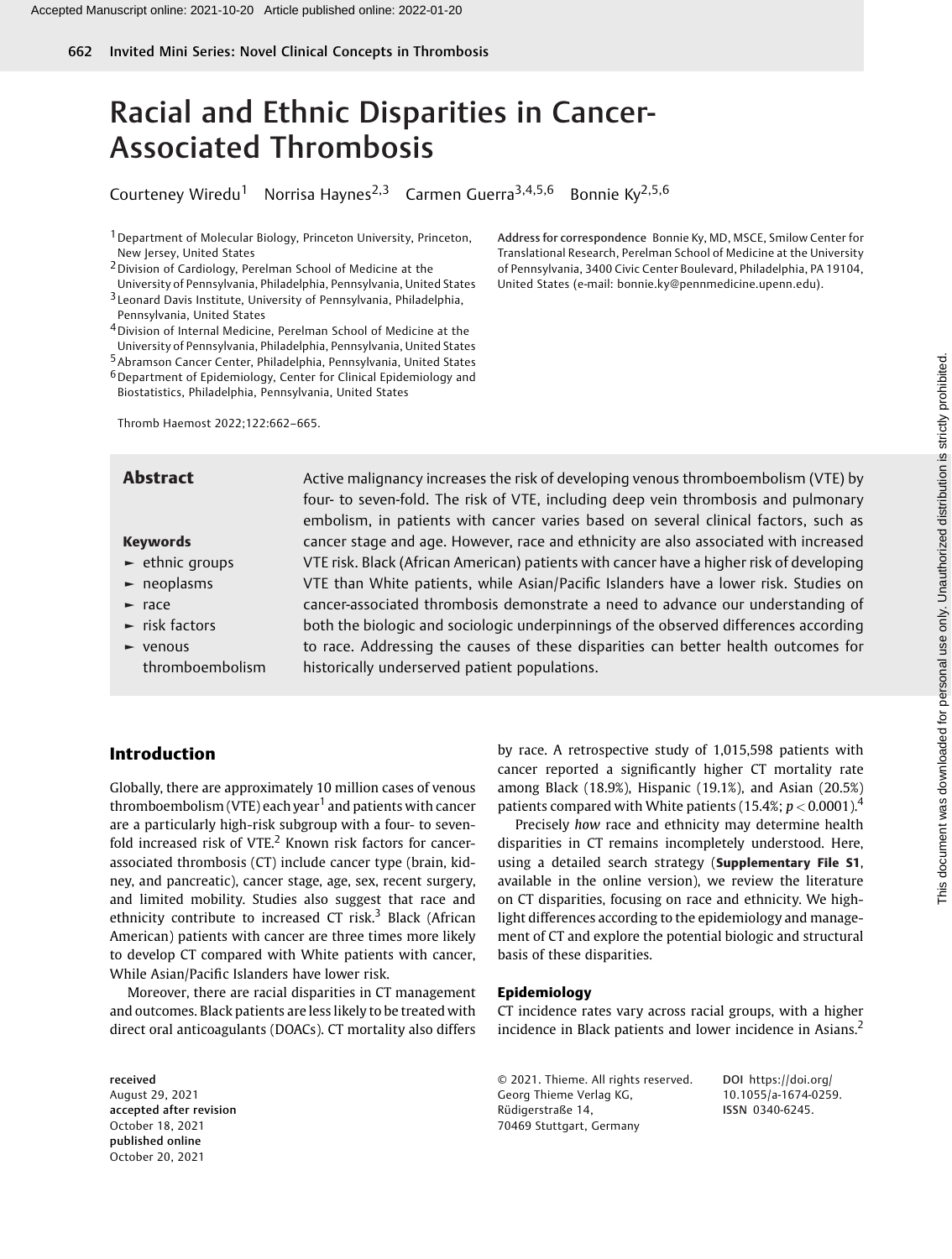An observational study of 16,498 patients determined that among certain cancer types, including lung, gastric, and colorectal cancers, the unadjusted incidence rate in Black patients was three-fold greater compared to Whites (1.8% vs. 0.6%;  $p < 0.001$ ).<sup>3</sup> Significantly higher rates of pulmonary embolism were reported in Black than White patients (27.6% vs. 14.4%;  $p < 0.0001$ ), while the converse was true for deep vein thrombosis (51.9% vs. 59.5%;  $p = 0.02$ ).<sup>5</sup> These data suggest that the social, environmental, and epigenetic factors represented by race may mediate and modify CT risk.

The Khorana risk score, a commonly used CT risk calculator, uses five variables—cancer site, pre-chemotherapy platelet count, hemoglobin levels or use of red cell growth factors, leukocyte count, and body mass index (BMI).<sup>4</sup> Data suggest that the Khorana score does not accurately predict CT risk in Black patients as predicted estimates are similar between Blacks and Whites despite a greater incidence in Blacks.<sup>3</sup> These findings underscore a need for patient- and racespecific metrics to improve risk prediction across diverse populations.

#### Biologic Mechanisms

One fundamental question regarding the observed racial differences in CT risk is how much of the increased risk is explained by genetic and biologic variation. Factor VIII (FVIII) levels, which increase thrombotic risk in a dose-dependent fashion, differ by race. In a study of 6,814 individuals, FVIII levels were significantly higher in Black Americans than in White, Chinese, and Hispanic Americans ( $p < 0.0001$ ).<sup>6</sup> FVIII levels are also higher in sickle cell, a prothrombotic disease, which is significantly more common among Blacks compared with Whites. $<sup>7</sup>$  In contrast, the factor V Leiden polymorphism</sup> and prothrombin gene G20210A variant are more prevalent among Northern and Southern Europeans, and are each associated with an increased odds of VTE (factor V Leiden VTE odds ratio [OR] 4.9; 1.1–7.3% minor allele frequency [MAF]; prothrombin gene G20210A VTE OR 3.1; 1.1–4.0% MAF, respectively). $8$  Protein C and protein S gene mutations increase VTE odds among Chinese (OR 6.4; 0.04–1.2% MAF) and Japanese populations (OR 5.2; 0.9% MAF). $8$  In contrast, protein C and S mutations, antiphospholipid syndrome, and antithrombin deficiency have similar prevalence among Blacks and Whites.<sup>9</sup>

Race-based differences in circulating inflammatory markers, which may contribute to CT risk, have also been noted.<sup>10</sup> A study of 508 participants showed that Black individuals have significantly higher levels of inflammatory markers C-reactive protein  $(p=0.010)$ , interleukin-6  $(p < 0.001)$ , and D-dimer levels compared with Whites, even when controlling for age, sex, socioeconomic status (SES), exercise, diet, BMI, and inflammatory diseases. $11$ 

### Sociologic Mechanisms

Environmental factors and comorbidities influenced by social determinants of health (SDOH) contribute significantly to CT risk. Obesity, an established risk factor for CT, is more common among non-Hispanic Black adults and Hispanic adults, and is strongly influenced by social and environmental factors such as SES. In the United States, SES is one of the most powerful predictors of obesity and overall health.<sup>12</sup> Childhood poverty rates demonstrate significant disparities with 30%, 31%, and 23% of American Indian, Black, and Hispanic children being born into poverty compared with 10% of Asian and non-Hispanic White children.<sup>13</sup> Low childhood SES is associated with an increased risk of cardiovascular disease and obesity as adults.<sup>12</sup> Other important factors that contribute to disparities in obesity rates include geography, nutritional food availability, and neighborhood safety, which can influence physical activity.<sup>12</sup>

As noted above, inflammation is associated with increased CT risk. Related to this, weathering and allostatic load characterize the "wear and tear" of discrimination, racism, chronic stress, and adversity. Studies have found a correlation between early life adversity and increased inflammation.<sup>14</sup> A study of stress levels among 25,335 participants reported that the majority of participants with the highest stress scores were Black.<sup>15</sup> Evidence suggests that neighborhood quality impacts stress levels and overall health outcomes.<sup>16</sup> Residential segregation, a consequence of discriminatory housing policies, persists and minority neighborhoods tend to have a higher density of food deserts, lower air quality, and higher violence and poverty indices.<sup>17</sup>

Additionally, limited access to health care increases the risk for poor CT outcomes.<sup>5</sup> White Americans are more likely to be insured and to have private insurance than Black Americans.<sup>18</sup> Insurance status and proximity to wellresourced hospital systems have an impact on the treatment that patients receive and health outcomes<sup>19,20</sup>

### **Treatment**

DOACs are standard care for CT treatment.<sup>2</sup> A retrospective analysis of 14,140 VTE patients found that Black patients are less likely to receive DOACs than White patients (OR 0.86; 95% confidence interval [CI] 0.77–0.97;  $p = 0.02$ ); however, there were no significant differences in DOAC usage for Asian (OR 1.06; 95% CI 0.75–1.49;  $p = 0.74$ ) or Hispanic patients (OR 1.04; 95% CI 0.88–1.22;  $p = 0.66$ ) compared with White patients.<sup>21</sup> Thromboprophylaxis usage may also be lower in Black patients; a retrospective study of 3,719 patients found that Black patients made up a larger proportion of patients who did not receive enoxaparin thromboprophylaxis compared with those who did (10.5% vs. 1.9%), While the opposite was true for White patients (85.0% vs. 94.4%).<sup>22</sup> Potential explanations include reduced access to specialty providers, insurance coverage differences, lower SES, and provider implicit bias.

### Call to Action

Racial disparities in cancer and cardiovascular disease lead to worse outcomes among historically marginalized racial groups (►Fig. 1). As highlighted, the mechanisms of increased CT risk among Black individuals are multifactorial and incompletely understood. To address CT disparities, there first needs to be a greater understanding of the role of ancestry, as well as gene  $\times$  environment interactions.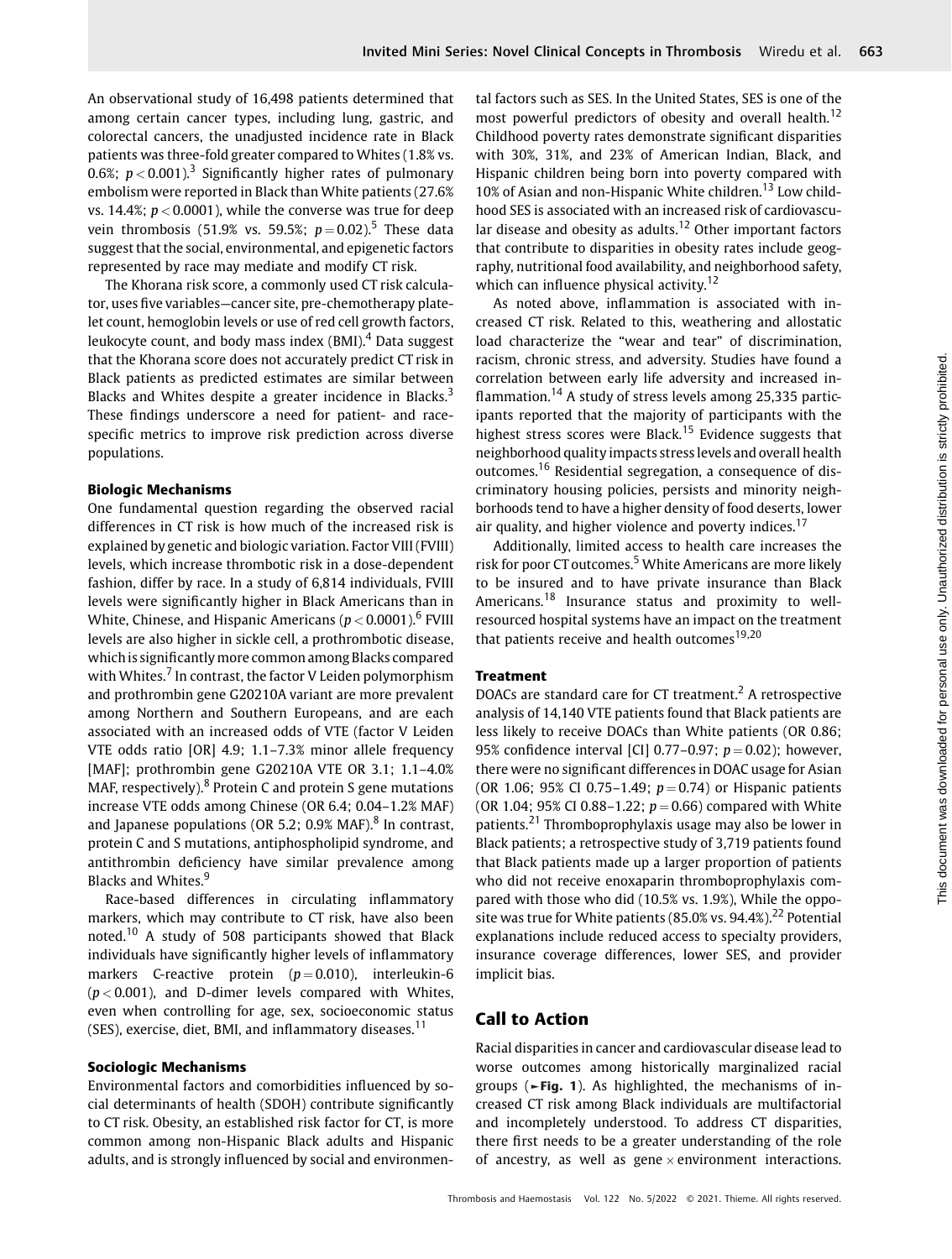# **Racial and Ethnic Disparities of Cancer Associated Thrombosis (CT)**

# Epidemiology

- Higher VTE incidence rate among Black cancer patients than White
- Lower VTE incidence rate among Asian cancer patients
- Lack of SDOH and ethnicitysensitive risk scores

# **Biologic Mechanisms**

- Factor V Leiden associated with greater VTE risk among Whites
- · Sickle cell and high Factor VIII with greater VTE risk among Blacks
- Inflammation increases CT risk

# Sociologic **Mechanisms**

- Adversity and poor health outcomes increase CT risk
- Obesity more common among minorities
- Black cancer patients commonly with lower SES

### **Treatment**

• Black patients less likely to receive DOACs and prophylaxis than White patients

# **Strategies to Overcome CT Disparities**

- Conduct research on how to best characterize genetic predisposition based on race
- Phenotype the social determinants of health among patients who develop CT
- Standardize recording of race/ethnicity in health records
- Reform CT predictive models
- Personalize treatment strategies
- Pursue economic and healthcare reform

Fig. 1 Contributors to racial and ethnic disparities in cancer-associated thrombosis (CT) and strategies to overcome disparities. A summary of the epidemiology, potential biologic, and social mechanisms of racial and ethnic disparities in CT is provided, as well as treatment delivery in venous thromboembolism (VTE). Potential strategies to overcome disparities are also highlighted.<sup>2</sup>

Robust, international, population-based genetic analyses are needed to better characterize genetic predisposition according to race.<sup>9</sup> Furthermore, deep phenotyping of environmental factors and SDOH among individuals at increased CT risk are necessary to define the associations between SDOH and CT risk. In all clinical studies, there needs to be standardized reporting of race and ethnicity in health records and greater inclusivity of racially and ethnically diverse populations. $23$ Personalized strategies to mitigate VTE risk among historically marginalized populations need to be developed and tested. Societal level changes, such as improved health and economic policy reform, cancer screening, preventative medicine, and health care access,<sup>24</sup> are needed to mitigate health disparities and achieve health equity.

Ultimately, health care and economic reform will be necessary to address SDOH associated with increased VTE and CT risk.

# Conclusions and Recommendations

Health disparities on the basis of race/ethnicity exist in CT. In comparison to White patients with cancer, Black patients with cancer have a higher risk of developing CT, While Asian/Pacific Islanders may have a lower risk. Research focused on understanding and mitigating racial/ethnic disparities in CT are needed to provide equitable health care and to improve overall outcomes across all populations.

### Funding

C.W. was supported by a Penn Access Summer Scholars Program. B.K. is supported in part by an American Heart Association Award Strategically Focused Research Network Award in Cardio-Oncology Disparities.